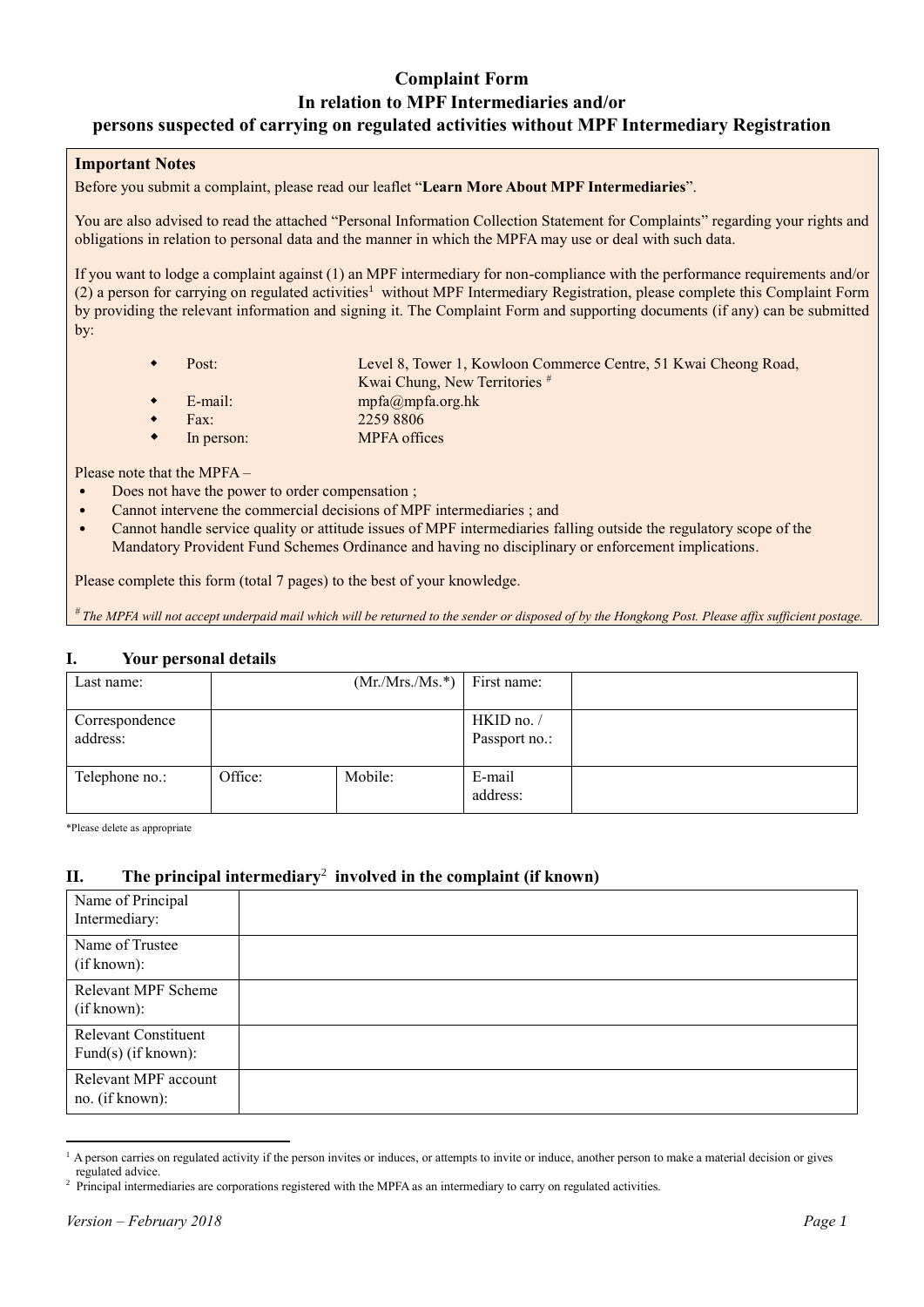| Ш. |  | The subsidiary intermediary <sup>3</sup> involved in the complaint |  |  |  |
|----|--|--------------------------------------------------------------------|--|--|--|
|----|--|--------------------------------------------------------------------|--|--|--|

| Full name:            | $(Mr/Mrs/Ms.*)$                                               |
|-----------------------|---------------------------------------------------------------|
| Job title (if known): | <b>MPF</b><br>Intermediary<br>Registration No.<br>(if known): |

### **IV. Carrying on regulated activities without MPF Intermediary Registration (if applicable)**

If you suspect the company or person that you are dealing with is not registered with the MPFA, please provide the following information.

| Name of the company:                    |                |                |             |                 |
|-----------------------------------------|----------------|----------------|-------------|-----------------|
| Address:                                |                |                |             |                 |
| Telephone no.:                          |                | Email address: |             |                 |
| Company website:                        |                |                |             |                 |
| Name of person who<br>contacted you and |                |                |             | $(Mr/Mrs/Ms.*)$ |
| his/her contact details:                | Office No.:    |                | Mobile No.: |                 |
|                                         | Email address: |                |             |                 |

### **V. Details of the complaint and relevant events**

*Please give full details of your allegations and the relevant events with dates, places, and persons involved in chronological order.*

*If you need more space, please continue on a separate piece of paper and attach it to this form.*

 $\overline{a}$ <sup>3</sup> Subsidiary intermediaries refer to persons who are registered with the MPFA and employed or engaged by principal intermediaries to carry on regulated activities for them.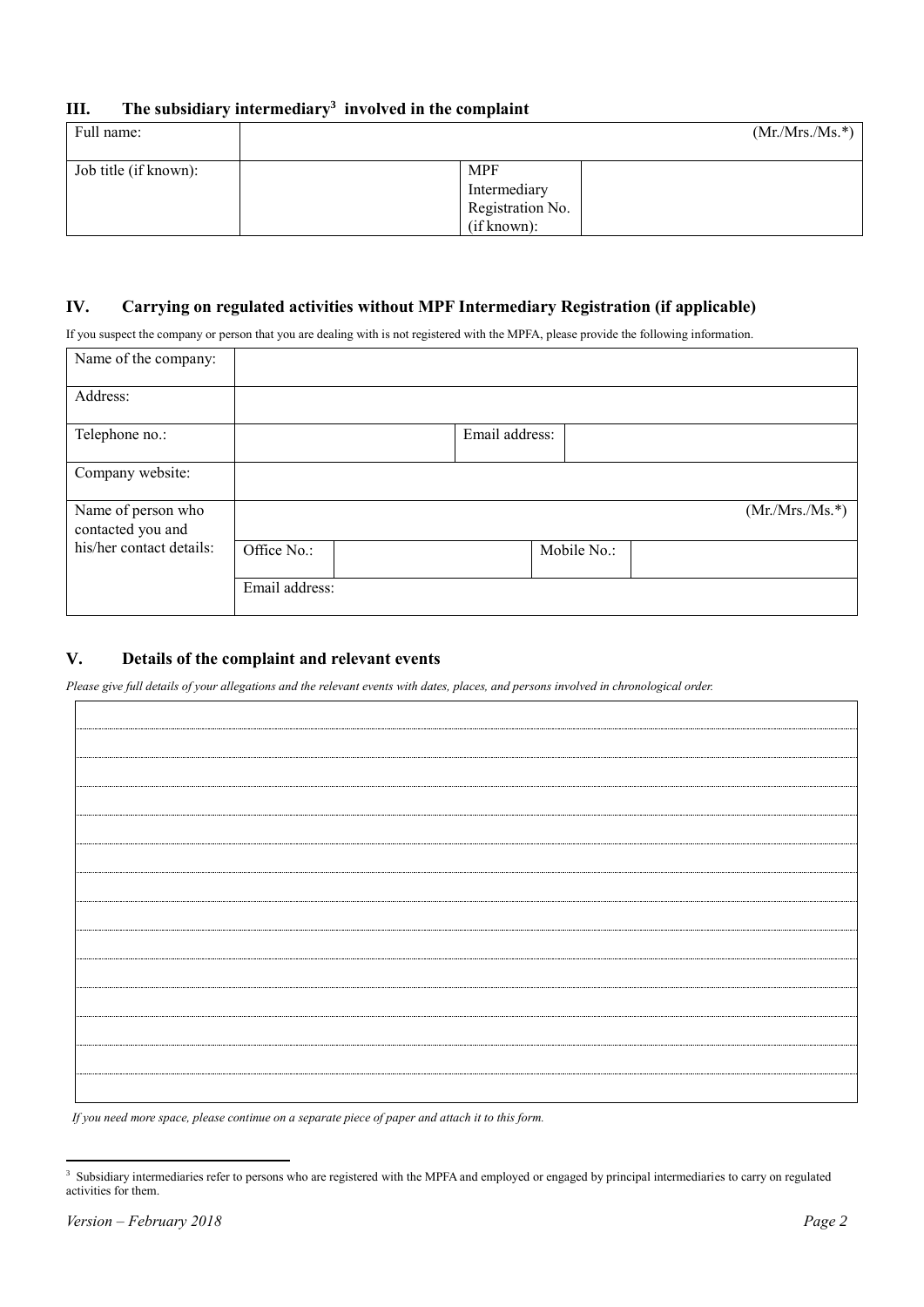# **VI. List of documents in support of your complaint (if any)**

| 1. |  |
|----|--|
| 2. |  |
| 3. |  |
| 4. |  |
| 5. |  |
| 6. |  |
| 7. |  |
| 8. |  |

## **VII. Actions you have taken**

1. Have you lodged a complaint with the company or principal intermediary involved?

|    | Yes, please specify:                                                                                                                                                                                                |            |  |  |  |
|----|---------------------------------------------------------------------------------------------------------------------------------------------------------------------------------------------------------------------|------------|--|--|--|
|    | Date of complaint:                                                                                                                                                                                                  |            |  |  |  |
|    | Name of contact person:                                                                                                                                                                                             | Phone no.: |  |  |  |
|    | N <sub>0</sub>                                                                                                                                                                                                      |            |  |  |  |
| 2. | Have you reported the complaint to another organization?<br>(e.g. the Hong Kong Monetary Authority, the Securities and Futures Commission, the Insurance Authority, MPF trustee,<br>MPF scheme administrator, etc.) |            |  |  |  |
|    | Yes, please specify:                                                                                                                                                                                                |            |  |  |  |
|    | Date of complaint:                                                                                                                                                                                                  |            |  |  |  |
|    | Name of the regulator / organization:                                                                                                                                                                               |            |  |  |  |
|    | Name of contact person(if any):                                                                                                                                                                                     | Phone no.: |  |  |  |
|    | N <sub>0</sub>                                                                                                                                                                                                      |            |  |  |  |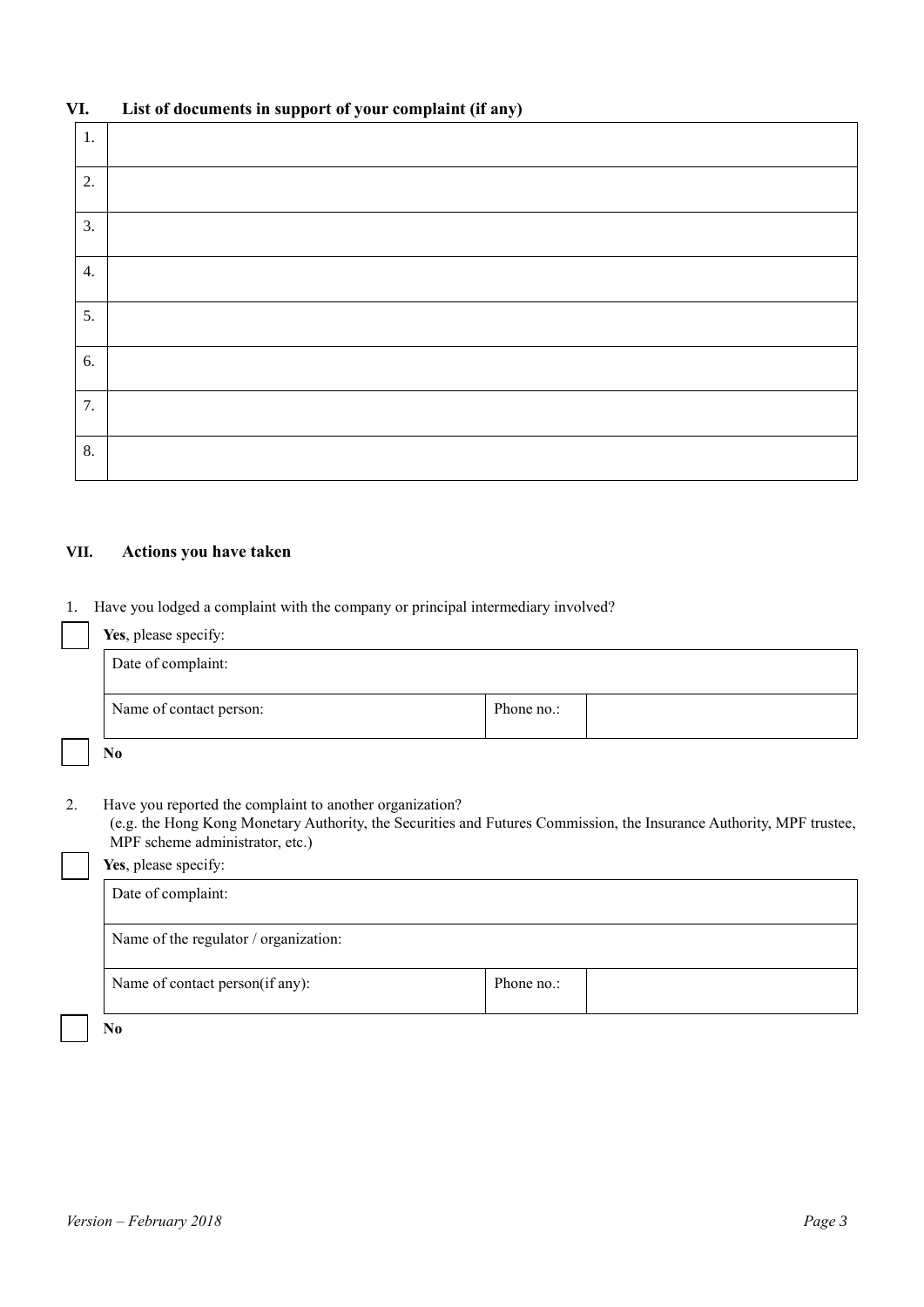### **VIII. Consent/authorization to disclose personal data and other information**

I, manual complainant), hereby

- 1. confirm that I have read the Personal Information Collection Statement for Complaints ("PICS") attached. I understand my rights and obligations in relation to personal data collected or held by the Mandatory Provident Fund Schemes Authority ("MPFA"). I agree to the manner in which the MPFA may use, disclose, transfer or deal with the data as set out in the PICS and also give consent to the MPFA to use, disclose, transfer or deal with all other information relating to my complaint collected or held by the MPFA in similar manner. In particular, I understand that the MPFA may contact the target company or person concerned, the frontline/industry regulators concerned, i.e. the Insurance Authority ("IA"), the Monetary Authority ("MA") or the Securities and Futures Commission ("SFC"), or other organization with which I have lodged a similar or related complaint to collect further information, and I authorize the MPFA to disclose my personal data and all other information relating to my complaint to these parties.
- 2. understand the MPFA may refer my complaint to the frontline/industry regulator concerned (i.e. the IA, MA or SFC) for supervision or investigation, or where appropriate, nominate an industry regulator to assist the MPFA in the investigation, and agree to the MPFA making such referral or nomination.
- 3. understand it is voluntary for me to supply to the MPFA and/or the frontline/industry regulator concerned the relevant information and personal data. If the information or personal data provided are not accurate or complete, the MPFA, the frontline/industry regulator concerned and the law enforcement agencies or government departments concerned may be unable to fully investigate my complaint and the conduct or outcome of the investigation and any enforcement or disciplinary action, prosecution or review may be affected.
- 4. give consent to the company or principal intermediary or organization(s) to which I have reported a similar or related complaint to disclose or release any information (including my personal data) relating to the complaint to the MPFA or the frontline/industry regulator concerned and hereby authorize the MPFA or the frontline/industry regulator concerned to request such disclosure or release.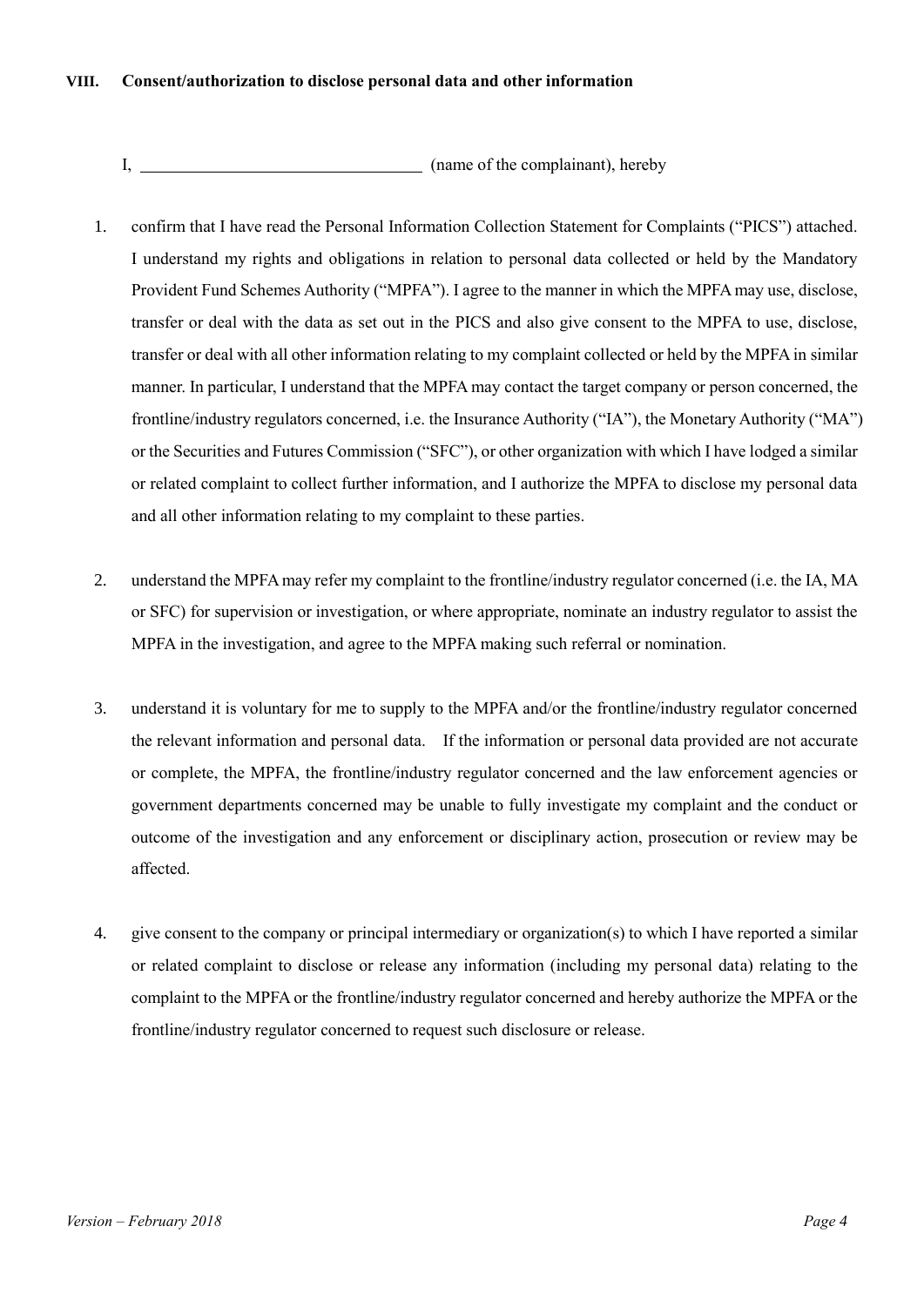- 5. give consent to the frontline/industry regulator concerned to disclose or release any information (including my personal data) relating to my complaint (including those provided by me or collected by them during inspection or investigation) to the MPFA for the purpose of performing or exercising the MPFA's functions (including taking enforcement or disciplinary actions) and hereby authorize the MPFA to request such disclosure or release.
- 6. give consent to the MPFA disclosing or transferring any information (including my personal data) relating to my complaint to any panel or committee established by the Chief Executive or the Financial Secretary for the purpose of reviewing or advising on procedural or policy matters in relation to the performance or exercising of the MPFA's functions.

Signature of Complainant\*

Name of Complainant

#### Date

\**We may not be able to process your complaint without your signatur*e *to indicate your consent to release your personal data and other information.*

### **Further Important Note on Disclosure of Information**

Under certain statutory circumstances, for example, if the MPFA is of the opinion that disclosure of information to the IA, MA or SFC (as the case may be) will assist the regulator concerned to perform its functions under the Mandatory Provident Fund Schemes Ordinance ("MPFSO"), the MPFA shall not be prevented to make such disclosure under the MPFSO, whether or not a complainant gives consent. Where personal data is used, disclosed or transferred for certain purposes relating to law enforcement and regulation, and the application of data protection principle 3 or 6 (use of personal data or access to personal data) of the Personal Data (Privacy) Ordinance ("PDPO") will likely prejudice any of those purposes, the MPFA is exempted from the application of data protection principle 3 or 6 by virtue of section 58 of the PDPO. Personal data can be used for such purposes, whether or not the data subject concerned gives consent. Such purposes include the prevention or detection of crime; the apprehension, prosecution or detention of offenders; the prevention, preclusion or remedying (including punishment) of unlawful or seriously improper conduct, or dishonesty or malpractice; ascertaining whether the character or activities of the data subject are likely to have a significantly adverse impact on anything to which the discharge of statutory functions by the data user relates; etc.

#### **MPFA Telephone Enquiry Hotline: 2918 0102**

Mandatory Provident Fund Schemes Authority (September 2016)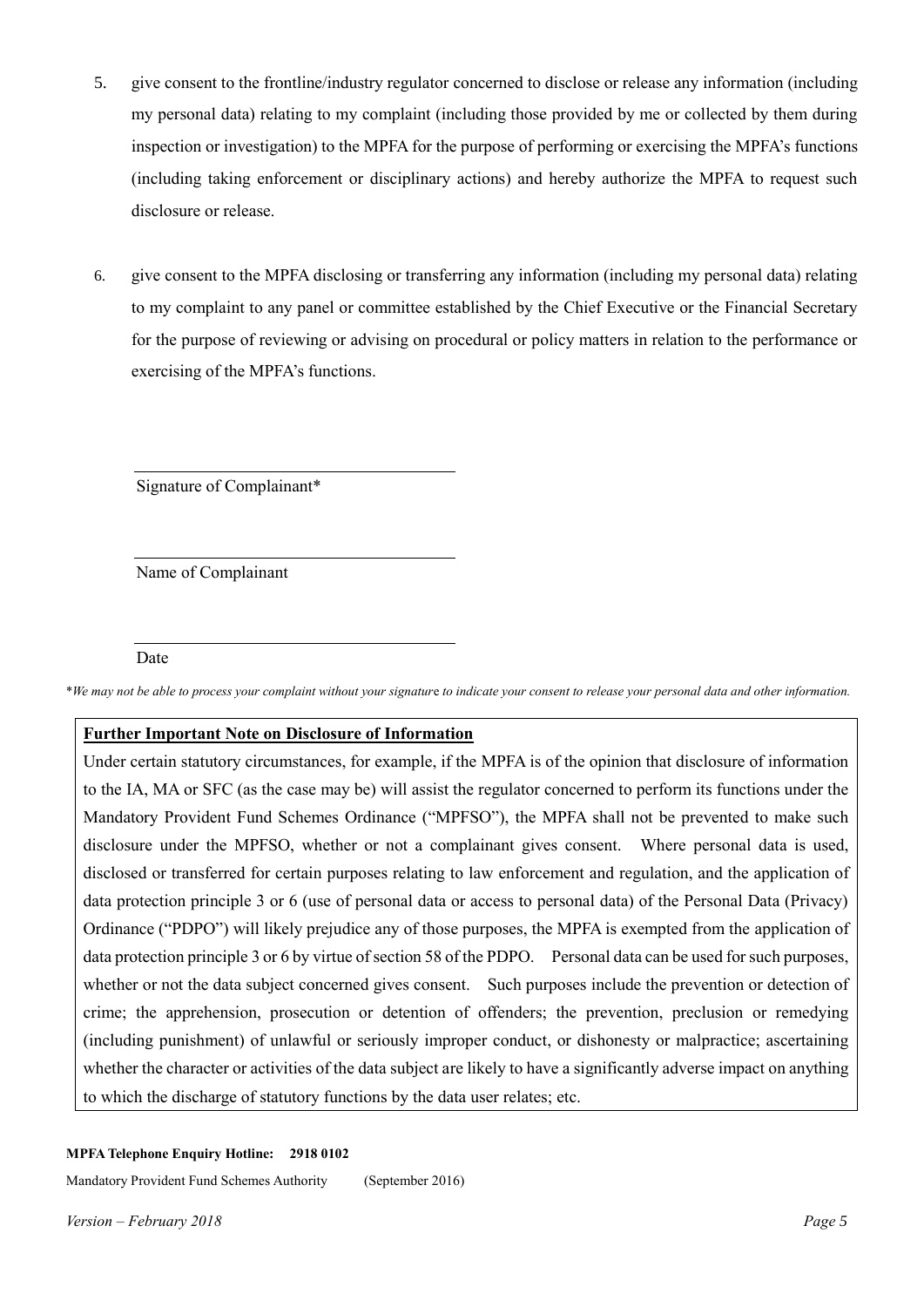### **MANDATORY PROVIDENT FUND SCHEMES AUTHORITY**

### **Personal Information Collection Statement for Complaints**

This Personal Information Collection Statement for Complaints (PICS) is made by the Mandatory Provident Fund Schemes Authority (MPFA) in accordance with the Personal Data (Privacy) Ordinance (PDPO). You are advised to read this PICS regarding your rights and obligations in relation to providing your personal data (as defined in the PDPO) and the manner in which the MPFA may use or deal with such data for the purposes specified below.

### **Use of personal data**

Personal data provided in making a complaint to the MPFA are for the purposes of investigating your complaint, supervising and monitoring compliance of the Mandatory Provident Fund Schemes Ordinance, taking enforcement and disciplinary actions, and exercising the MPFA's and the frontline/industry regulators' statutory functions.

### **Production or provision of proof of identity to the MPFA**

You must produce or submit proof of identity, such as a copy of your Hong Kong Identity Card or passport, to the MPFA to facilitate the verification of your identity. If you are unable to produce or provide relevant documents, the MPFA will not discuss with or disclose to you the case's progress and the outcome of any follow-up actions, and such follow-up actions may also be affected.

### **Disclosure or transfer of personal data to third parties**

Your personal data will be used, disclosed or transferred to third parties for purposes related to the complaint, or in accordance with an order of a court, a law or a requirement made under a law, or pursuant to any regulatory or investigatory assistance arrangements between the MPFA and other regulators or law enforcement agents, or where permitted by law. The classes of persons and parties to whom your personal data may be transferred may include:

| <b>Complainees</b>                                                                                                                                                                                                                               | Personal Data May be Transferred To                                                                                                                                                                                                                                                                                                                                                                                                                                                                                    |
|--------------------------------------------------------------------------------------------------------------------------------------------------------------------------------------------------------------------------------------------------|------------------------------------------------------------------------------------------------------------------------------------------------------------------------------------------------------------------------------------------------------------------------------------------------------------------------------------------------------------------------------------------------------------------------------------------------------------------------------------------------------------------------|
| Employer (MPF)                                                                                                                                                                                                                                   | Your employer, the MPF trustee and service provider concerned and government<br>departments such as the Labour Department.                                                                                                                                                                                                                                                                                                                                                                                             |
| Employer (ORSO)                                                                                                                                                                                                                                  | Your employer, the ORSO administrator concerned and government departments<br>such as the Labour Department.                                                                                                                                                                                                                                                                                                                                                                                                           |
| <b>MPF</b> trustee                                                                                                                                                                                                                               | The MPF trustee and service provider concerned.                                                                                                                                                                                                                                                                                                                                                                                                                                                                        |
| ORSO administrator                                                                                                                                                                                                                               | Your employer and the ORSO administrator concerned.                                                                                                                                                                                                                                                                                                                                                                                                                                                                    |
| MPF intermediary                                                                                                                                                                                                                                 | The MPF principal and subsidiary intermediaries concerned, the MPF trustee and<br>service provider concerned, the frontline/industry regulators concerned including<br>the Insurance Authority, the Monetary Authority and the Securities and Futures<br>Commission.                                                                                                                                                                                                                                                   |
| Person carrying on regulated<br>without<br><b>MPF</b><br>activities<br>Intermediary Registration or<br>holding himself/herself/itself<br>out as carrying on regulated<br>activities without registration<br>or taking or using certain<br>titles | The person being complained against, his/her/its employer/principal/related<br>companies, the MPF trustee and service provider concerned, the ORSO<br>administrator concerned, the industry regulators concerned (including the<br>Insurance Authority, the Monetary Authority and the Securities and Futures<br>Commission), and any of the professional bodies concerned (including the Law<br>Society of Hong Kong, the Hong Kong Bar Association, and the Hong Kong<br>Institute of Certified Public Accountants). |